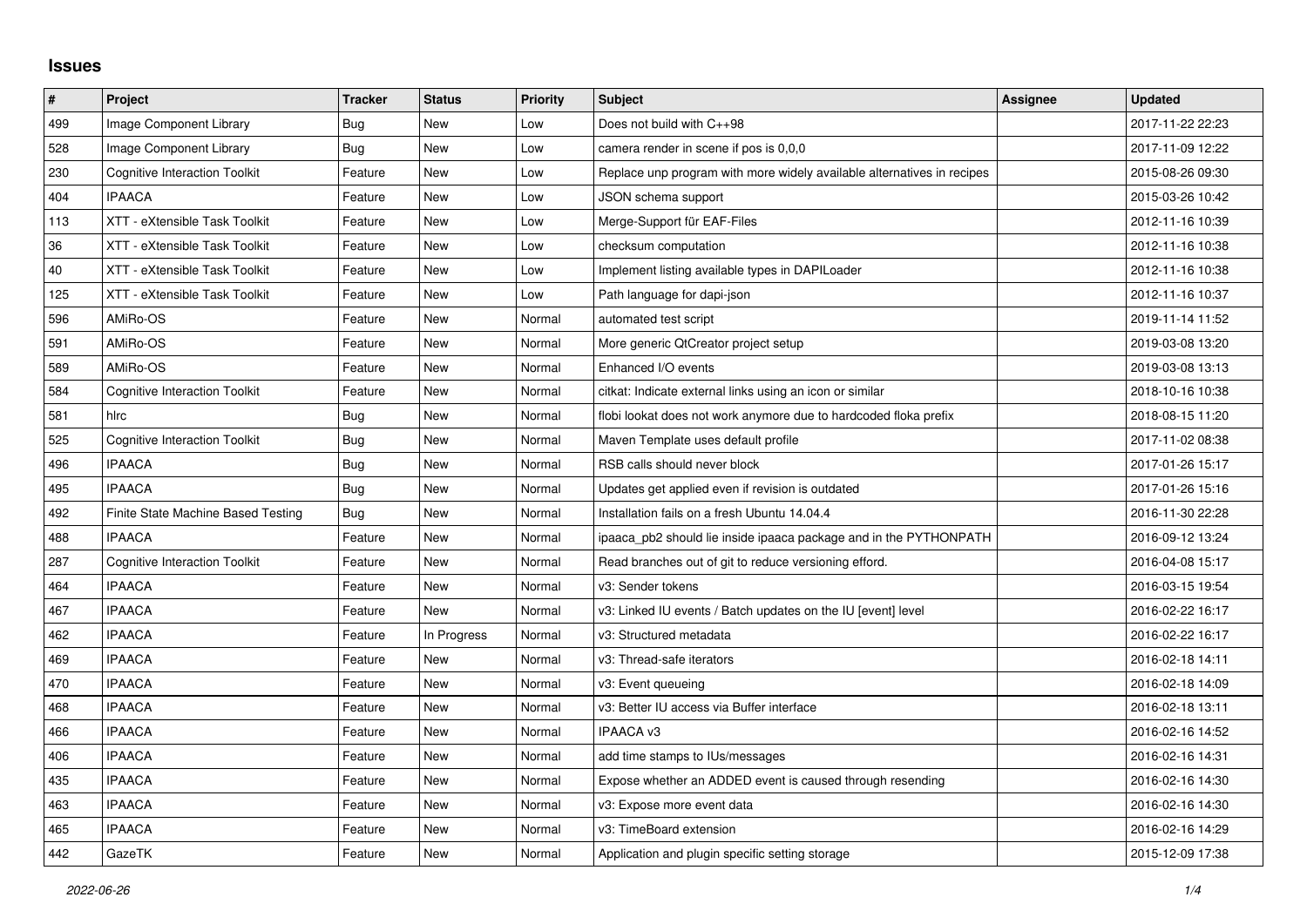| #   | Project                              | <b>Tracker</b> | <b>Status</b> | <b>Priority</b> | Subject                                                                                              | Assignee            | <b>Updated</b>   |
|-----|--------------------------------------|----------------|---------------|-----------------|------------------------------------------------------------------------------------------------------|---------------------|------------------|
| 441 | GazeTK                               | Feature        | New           | Normal          | Dialog to show the plugins                                                                           |                     | 2015-12-09 17:37 |
| 439 | GazeTK                               | Feature        | <b>New</b>    | Normal          | <b>Connection to Browser</b>                                                                         |                     | 2015-12-09 17:35 |
| 437 | GazeTK                               | Feature        | New           | Normal          | Write a basic Tobii eye tracking workflow                                                            |                     | 2015-12-09 17:31 |
| 229 | <b>Cognitive Interaction Toolkit</b> | Feature        | Feedback      | Normal          | support patching of 3rd party libs                                                                   |                     | 2015-10-12 19:30 |
| 349 | <b>Cognitive Interaction Toolkit</b> | Feature        | <b>New</b>    | Normal          | Build toolkit nightly cmake jobs with VERBOSE=1                                                      |                     | 2015-09-01 15:06 |
| 419 | <b>Cognitive Interaction Toolkit</b> | Feature        | New           | Normal          | CITK Json Schema validation                                                                          |                     | 2015-08-28 16:44 |
| 414 | <b>Cognitive Interaction Toolkit</b> | Bug            | In Progress   | Normal          | Naming consistency                                                                                   |                     | 2015-08-24 21:12 |
| 410 | Finite State Machine Based Testing   | Feature        | New           | Normal          | Add comment field to tests                                                                           |                     | 2015-03-27 12:30 |
| 408 | <b>IPAACA</b>                        | <b>Bug</b>     | New           | Normal          | Delay/framedropping in AsapRealizer rendering when closing the<br>injector                           |                     | 2015-03-26 16:52 |
| 199 | <b>Cognitive Interaction Toolkit</b> | Feature        | <b>New</b>    | Normal          | Client-side error handling                                                                           |                     | 2014-01-27 11:31 |
| 162 | RML - RobotMetaLogger                | Bug            | New           | Normal          | When a gstreamer-tcp probe connects to a port that does not deliver<br>data, it hangs                |                     | 2013-04-03 15:07 |
| 139 | XTT - eXtensible Task Toolkit        | <b>Bug</b>     | <b>New</b>    | Normal          | RSB-Client has outdated serial on cancel                                                             |                     | 2013-01-28 16:54 |
| 137 | XTT - eXtensible Task Toolkit        | Bug            | New           | Normal          | eventbus-rsb cannot handle scope /                                                                   |                     | 2013-01-10 13:19 |
| 136 | XTT - eXtensible Task Toolkit        | Bug            | New           | Normal          | Modifying the specification for result_available can clash with updates                              |                     | 2012-12-19 10:46 |
| 128 | XTT - eXtensible Task Toolkit        | Feature        | New           | Normal          | Confirmation of 'completed' state                                                                    |                     | 2012-11-22 16:24 |
| 119 | XTT - eXtensible Task Toolkit        | Bug            | <b>New</b>    | Normal          | RSB binary support of TaskState                                                                      |                     | 2012-10-02 17:17 |
| 117 | XTT - eXtensible Task Toolkit        | <b>Bug</b>     | New           | Normal          | TSV mapper does not ensure all data is one line                                                      |                     | 2012-09-25 17:36 |
| 45  | XTT - eXtensible Task Toolkit        | Feature        | Feedback      | Normal          | Display transitions                                                                                  |                     | 2012-07-25 13:32 |
| 34  | XTT - eXtensible Task Toolkit        | Feature        | <b>New</b>    | Normal          | Configurable submission                                                                              |                     | 2012-03-16 14:43 |
| 26  | RML - RobotMetaLogger                | Feature        | New           | Normal          | integrate Video-Conversion Scripts                                                                   |                     | 2011-12-16 16:36 |
| 595 | AMiRo-OS                             | <b>Bug</b>     | <b>New</b>    | Normal          | SSSP has issue with IO event in breakout board                                                       | Cung Lian Sang      | 2019-08-08 09:24 |
| 587 | AMiRo-OS                             | Feature        | <b>New</b>    | Normal          | Implement I2C bus clear function                                                                     | Felix Wittenfeld    | 2019-02-25 17:02 |
| 298 | <b>Cognitive Interaction Toolkit</b> | Bug            | Feedback      | Normal          | RSB nightly distribution fails due to XMLTIO Project that is only<br>available with authentification | <b>Florian Lier</b> | 2015-08-26 09:27 |
| 407 | Finite State Machine Based Testing   | Bug            | New           | Normal          | Parallel component hangs and produces no output                                                      | <b>Florian Lier</b> | 2015-03-26 11:39 |
| 387 | Finite State Machine Based Testing   | Bug            | New           | Normal          | fsmt_iniparser crashes if command line contains the & sign                                           | <b>Florian Lier</b> | 2015-03-13 10:04 |
| 389 | Finite State Machine Based Testing   | Feature        | New           | Normal          | Easy - Mode                                                                                          | Florian Lier        | 2015-03-13 10:04 |
| 390 | Finite State Machine Based Testing   | Feature        | New           | Normal          | Clean-up step if system fails                                                                        | Florian Lier        | 2015-03-13 10:04 |
| 391 | Finite State Machine Based Testing   | Feature        | New           | Normal          | Timeout stdout observer                                                                              | Florian Lier        | 2015-03-13 10:04 |
| 392 | Finite State Machine Based Testing   | Feature        | New           | Normal          | Delay after kill                                                                                     | Florian Lier        | 2015-03-13 10:04 |
| 160 | RML - RobotMetaLogger                | Feature        | New           | Normal          | Add codec config key to screen probe                                                                 | Florian Lier        | 2013-03-02 14:44 |
| 159 | RML - RobotMetaLogger                | Bug            | New           | Normal          | Documentation on the screen probe                                                                    | Florian Lier        | 2013-03-02 14:28 |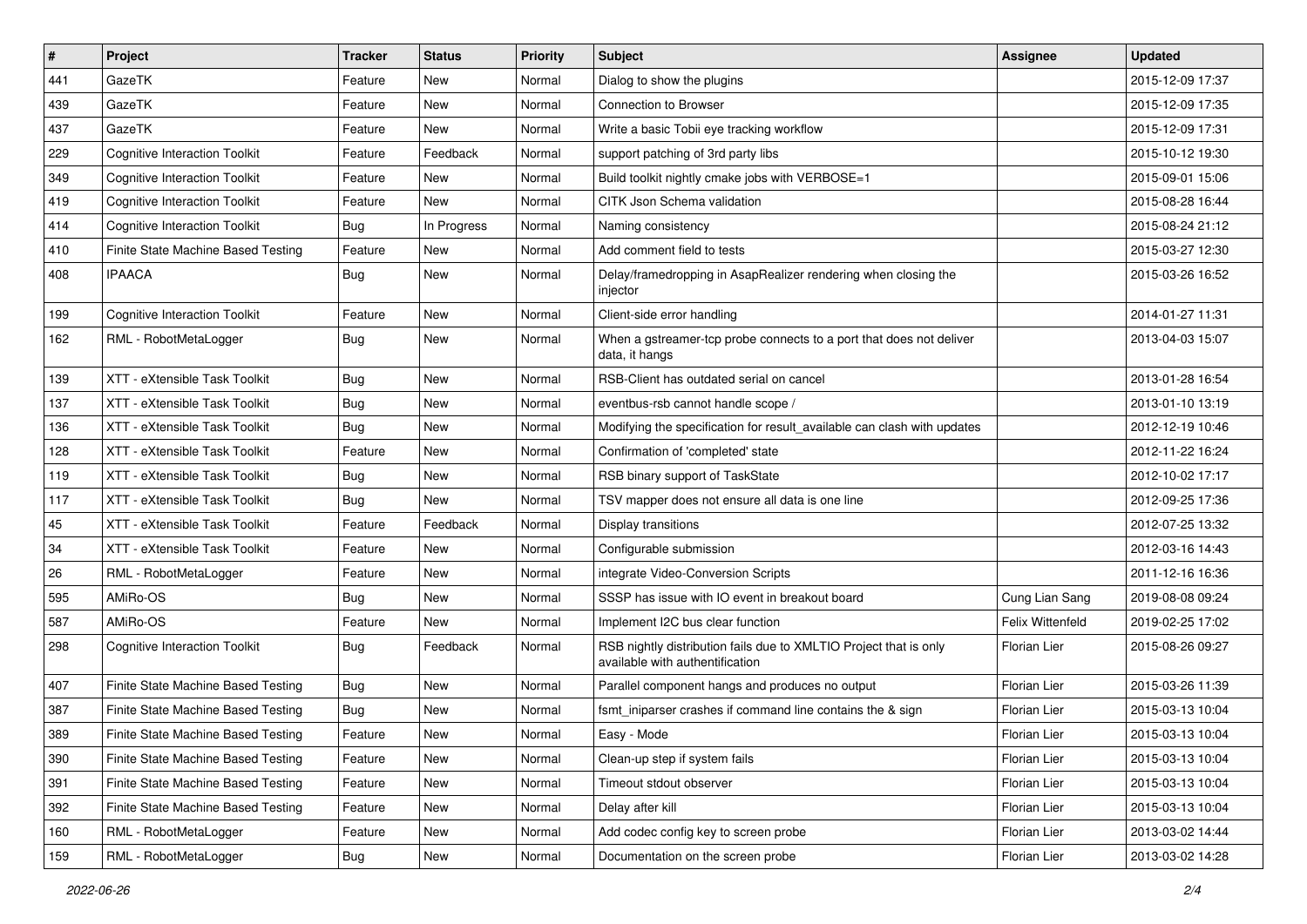| #   | Project                              | <b>Tracker</b> | <b>Status</b> | <b>Priority</b> | <b>Subject</b>                                                       | <b>Assignee</b>         | <b>Updated</b>   |
|-----|--------------------------------------|----------------|---------------|-----------------|----------------------------------------------------------------------|-------------------------|------------------|
| 144 | RML - RobotMetaLogger                | Support        | <b>New</b>    | Normal          | PYTHONPATH / LIBDIR unclear                                          | <b>Florian Lier</b>     | 2013-02-19 00:27 |
| 143 | RML - RobotMetaLogger                | Feature        | In Progress   | Normal          | Add Build Job For RML                                                | Florian Lier            | 2013-02-19 00:22 |
| 294 | Finite State Machine Based Testing   | <b>Bug</b>     | In Progress   | High            | Component names must be unique in order to trigger the correct event | <b>Florian Lier</b>     | 2014-09-30 18:32 |
| 279 | <b>Cognitive Interaction Toolkit</b> | Support        | In Progress   | High            | Create videos of the most basic tutorials                            | <b>Florian Lier</b>     | 2014-09-21 13:10 |
| 145 | RML - RobotMetaLogger                | Support        | New           | High            | Documentation additions DRAFT                                        | <b>Florian Lier</b>     | 2013-03-02 14:27 |
| 146 | RML - RobotMetaLogger                | Feature        | In Progress   | High            | <b>Test LCM Support</b>                                              | <b>Florian Lier</b>     | 2013-02-19 02:36 |
| 409 | Finite State Machine Based Testing   | Bug            | New           | Urgent          | Implement non-children killing process end strategy                  | <b>Florian Lier</b>     | 2015-09-22 10:31 |
| 426 | <b>Cognitive Interaction Toolkit</b> | Task           | New           | Normal          | Multiple build jobs per component                                    | <b>Florian Lier</b>     | 2015-10-14 17:32 |
| 472 | <b>IPAACA</b>                        | Task           | New           | Normal          | Should basic logging (level >= WARNING) be enabled by default?       | Hendrik Buschmeier      | 2016-03-08 15:29 |
| 129 | XTT - eXtensible Task Toolkit        | <b>Bug</b>     | <b>New</b>    | Low             | Overlapping task-initations break merge-support                      | Ingo Lütkebohle         | 2012-11-26 13:52 |
| 132 | XTT - eXtensible Task Toolkit        | Feature        | New           | Normal          | Capability query mechanism                                           | Ingo Lütkebohle         | 2012-12-05 15:25 |
| 135 | XTT - eXtensible Task Toolkit        | Bug            | New           | Normal          | List-syntax creates object instead of list                           | Ingo Lütkebohle         | 2012-12-05 10:04 |
| 38  | XTT - eXtensible Task Toolkit        | Feature        | In Progress   | Normal          | Implement writing of list values for XOMPacker                       | Ingo Lütkebohle         | 2012-12-04 11:44 |
| 122 | XTT - eXtensible Task Toolkit        | Support        | New           | Normal          | Move event id and timestamps into TaskState structure                | Ingo Lütkebohle         | 2012-10-29 17:05 |
| 112 | XTT - eXtensible Task Toolkit        | Feature        | In Progress   | Normal          | Recover from i/o errors                                              | Ingo Lütkebohle         | 2012-09-21 15:27 |
| 110 | XTT - eXtensible Task Toolkit        | Feature        | In Progress   | Normal          | Support für Gruppierung von Sessions                                 | Ingo Lütkebohle         | 2012-09-21 14:52 |
| 44  | XTT - eXtensible Task Toolkit        | Feature        | New           | Normal          | display entry/exit events in the observer GUI                        | Ingo Lütkebohle         | 2012-07-24 18:52 |
| 37  | XTT - eXtensible Task Toolkit        | Feature        | New           | Normal          | Write ELAN time series configuration file                            | Ingo Lütkebohle         | 2012-06-12 09:24 |
| 22  | RML - RobotMetaLogger                | Feature        | In Progress   | Normal          | Auto-Rotate Log Files                                                | Ingo Lütkebohle         | 2011-10-31 14:57 |
| 23  | RML - RobotMetaLogger                | Feature        | New           | Normal          | Manage capture configuration through CLI tool                        | Ingo Lütkebohle         | 2011-10-27 16:14 |
| 20  | XTT - eXtensible Task Toolkit        | Feature        | New           | Normal          | Reject (instead of ignore) invalid messages                          | Ingo Lütkebohle         | 2011-10-16 13:19 |
| 18  | XTT - eXtensible Task Toolkit        | Feature        | New           | Normal          | Dedizierte Lifecycle-Statemachine implementieren                     | Ingo Lütkebohle         | 2011-10-14 17:16 |
| 17  | XTT - eXtensible Task Toolkit        | Feature        | New           | Normal          | Weitere Tests wieder einbauen                                        | Ingo Lütkebohle         | 2011-10-13 15:54 |
| 597 | <b>Cognitive Interaction Toolkit</b> | Bug            | New           | Normal          | Orchestration fails if single build job cancelled                    | Jan Moringen            | 2020-01-25 04:33 |
| 25  | ivTools                              | Feature        | New           | Normal          | Be more tolerant with AVI format                                     | Jens Peter<br>Lindemann | 2011-12-05 10:47 |
| 283 | ivTools                              | Bug            | <b>New</b>    | High            | ivrender colors broken depending on Mesa3D version                   | Jens Peter<br>Lindemann | 2014-07-10 16:07 |
| 39  | ivTools                              | Feature        | New           | Urgent          | ivTrace: Reload 3D world parameters                                  | Jens Peter<br>Lindemann | 2012-06-28 15:51 |
| 588 | AMiRo-OS                             | Support        | In Progress   | High            | AMiRo-BLT overhaul                                                   | Marc Rothmann           | 2019-03-08 11:57 |
| 583 | <b>Cognitive Interaction Toolkit</b> | Bug            | New           | Low             | citkat: Implement OpenSearch                                         | Martin Wiechmann        | 2019-01-28 11:23 |
| 518 | <b>Cognitive Interaction Toolkit</b> | Task           | New           | Low             | CITKat Jenkins build state integration                               | Martin Wiechmann        | 2017-09-20 13:04 |